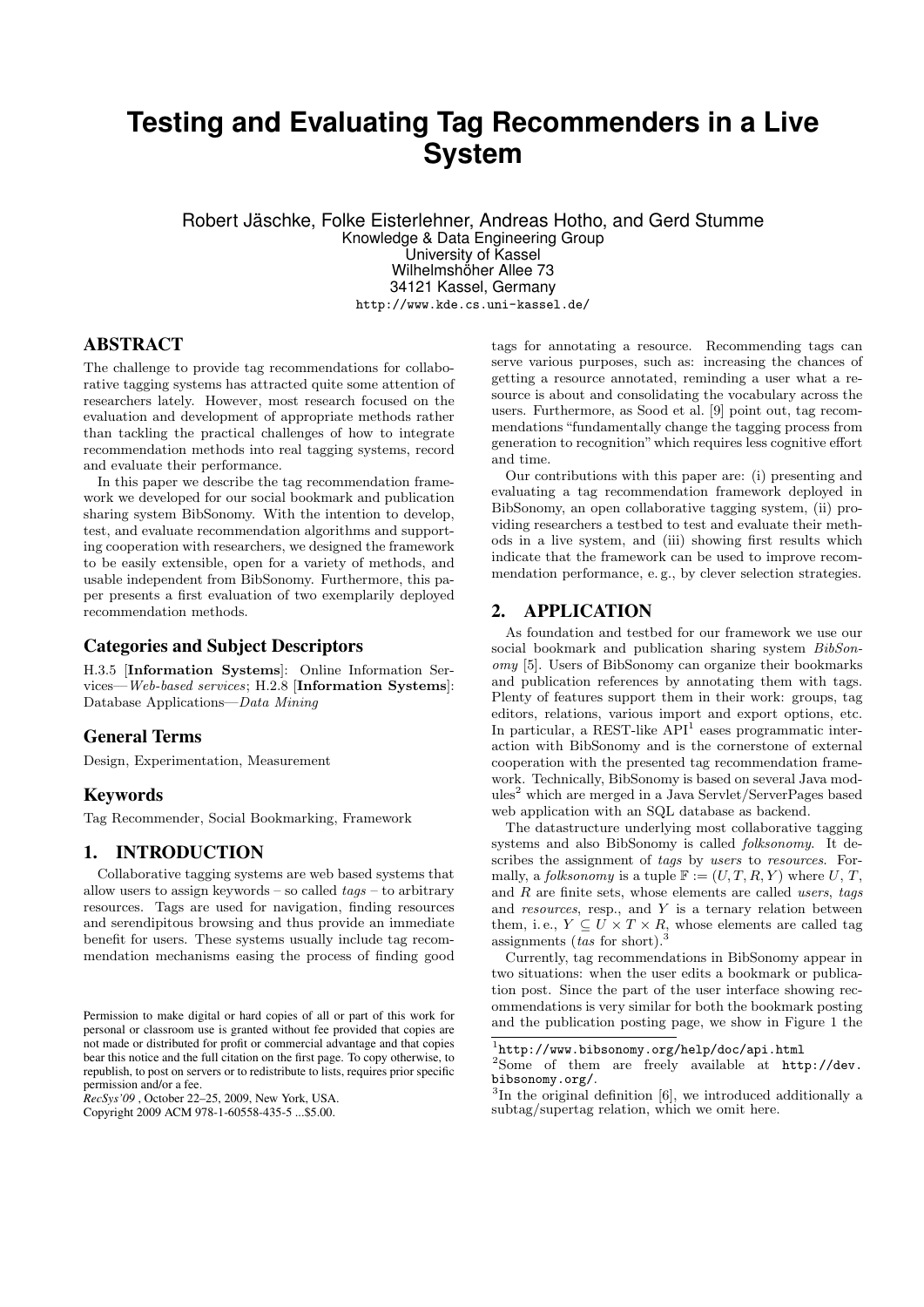| Home                                              | ▼myBibSonomy                                                               | post bookmark                              | post publication | tags | authors | relations | $\blacktriangledown$ groups |
|---------------------------------------------------|----------------------------------------------------------------------------|--------------------------------------------|------------------|------|---------|-----------|-----------------------------|
| Feel free to edit your bookmark                   |                                                                            |                                            |                  |      |         |           |                             |
| general information                               |                                                                            |                                            |                  |      |         |           |                             |
| url*<br>http://recsys.acm.org/                    |                                                                            |                                            |                  |      |         |           |                             |
|                                                   | title*<br>ACM Recommender Systems 2008 -- Home                             |                                            |                  |      |         |           |                             |
|                                                   | description,<br>Deadline for paper submission is May 8th, 2009.<br>comment |                                            |                  |      |         |           |                             |
| tags*                                             |                                                                            |                                            |                  |      |         |           |                             |
| (space separated)<br>rec                          |                                                                            |                                            |                  |      |         |           |                             |
|                                                   |                                                                            | recommender recognition recht              |                  |      |         |           |                             |
| recommendation<br>conference 2007 2009 rs systems |                                                                            |                                            |                  |      |         |           |                             |
|                                                   | tags of copied item                                                        | systems 2008 acm pc recommender conference |                  |      |         |           |                             |

Figure 1: BibSonomy's recommendation interface on the bookmark posting page.

relevant part of the 'postBookmark' page only.

The 'tags' box contains a text input field where the user can enter the (space separated) tags, tags suggested for autocompletion, the tags from the recommender (bold), and the tags from the post the user just copies. To the very right of the recommendation is a small icon depicting the reload button. It allows the user to request a new tag recommendation if he is unsatisfied with the one shown or wants to request further tags.

Besides triggering autocompletion with the tabulator key during typing, users can also click on tags with their mouse. They are then added to the input box. When the user copies a resource from another user's post, the tags the other user used to annotate the resource are shown below the recommended tags ('tags of copied item'). They are also regarded for autocompletion.

The tag recommendation task is: Given a resource  $r$  and a user  $u$  who wants to annotate  $r$ , the recommender shall return a set of recommended tags  $T(u, r) := \{t_1, \ldots, t_k\}$ together with a scoring function  $f: T(u,r) \to [0,1]$  which assigns to each tag a score.<sup>4</sup> The value of  $k$  is fixed to 5 throughout this paper.

# 3. RELATED WORK

Although having a different recommendation target (resources rather than tags), the REFEREE framework described by Cosley et al. [4] is most closely related to our work. It provided recommendations for the CiteSeer (formerly ResearchIndex) digital library. Besides the different recommendation target, the focus of the work is more on the evaluation of several different strategies than on the details of the framework. A powerful, open, and well documented framework for recommendations is the Duine Framework<sup>5</sup> developed by Novay. It is based on work by van Setten [10] and has a focus on explicit user ratings and non re-occuring items, e. g., like in a movie recommendation scenario where one does not recommend movies the user has already seen. This is in contrast to tag recommendations, where re-occuring tags are a crucial requirement of the system. Similar to what we present in Section 4.2, the frame-

 $5$ http://duineframework.org/



Figure 2: A schematic posting process.

work implements various hybrid recommenders (for a survey on hybrid recommender see e. g., [2]).

The topic of tag recommendations in social bookmarking systems has attracted quite a lot of attention in the last years. Most related work describes recommendation approaches which could be used within our framework. The existent approaches usually lay in the collaborative filtering and information retrieval areas [8, 3, 9]. Xu et al. [12] identify properties of good tag recommendations like high coverage of multiple facets, high popularity, or least-effort and introduce a collaborative tag suggestion approach. Further examples include Basile et al. [1], suggesting an architecture of an intelligent tag recommender system, and Vojnovic et al. [11], trying to imitate the learning of the true popularity ranking of tags for a given resource during the assignment of tags by users.

# 4. A RECOMMENDATION FRAMEWORK FOR BIBSONOMY

Figure 2 gives an overview on the components of BibSonomy involved in a recommendation process. The web application receives the user's HTTP request and queries the multiplexer (cf. Sec. 4.4) for a recommendation – providing it post information like URL, title, user name, etc.. In addition, click events are logged in a database. The multiplexer then requests the active recommenders to produce recommendations and selects one of the results. The suggested tags together with the post are then logged in a database and the selected recommendation is returned to the user.

#### 4.1 Recommender Interface

One central element of the framework is the recommender interface. It specifies which data is passed from a recommendation request to one of the implemented recommenders and how they shall return their result. The getRecommended-Tags method returns – given a post – a sorted set of tags;  $ad$  $dRecommendedTags$  adds to a given (not necessarily empty) collection of tags further tags. Since – given a post and an empty collection –  $addRecommendedTags$  should return the same result as *getRecommendedTags*, the latter can be implemented by delegation to the former. For measuring and thus potentially improving its performance, the final post, as it is stored in the database, is given to the recommender via the setFeedback method. Two further classes augment the interface: The RecommendedTag class basically extends the Tag class as used in the BibSonomy API by adding a floating point score attribute. A corresponding RecommendedTag-Comparator can be used to compare tags, e. g., for sorted sets.

<sup>&</sup>lt;sup>4</sup>Although, of course, f also depends on u and r, we will omit those two variables to simplify notation. Since  $f$  always appears together with  $T(u, r)$ , it should be clear from context, which  $\tilde{f}$  is meant.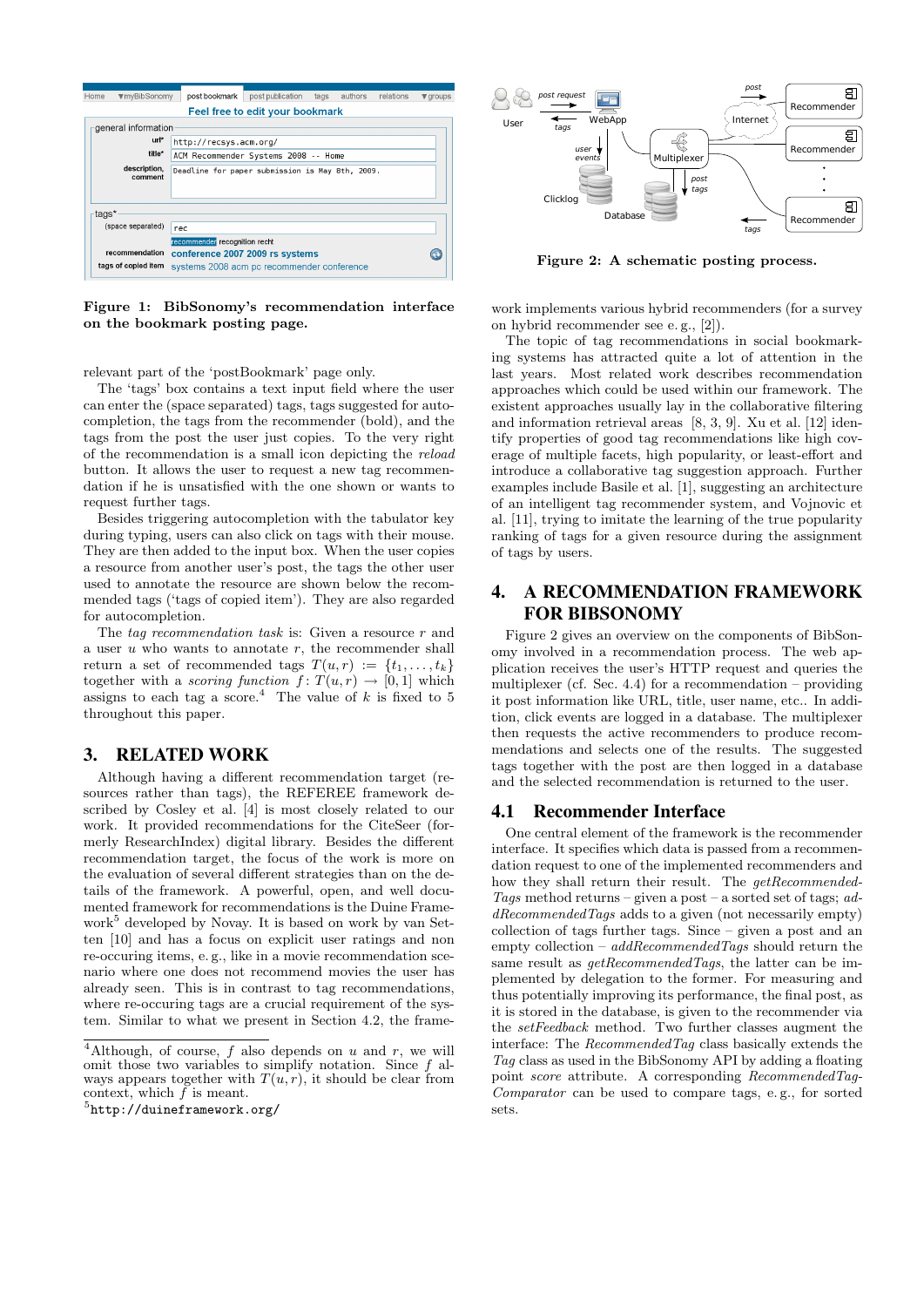Our implementation is based on Java and all described classes are contained in the module bibsonomy-model, which is available online as JAR file in a Maven2 repository.<sup>6</sup> However, implementations are not restricted to Java – using the remote recommender (see Sec. 4.3) one can implement a recommender in any language which is then integrated using XML over HTTP requests.

#### 4.2 Meta Recommender

Meta or hybrid recommenders [2] do not generate recommendations on their own but instead call other recommenders and modify or merge their results. Since they implement the same interface, they can be used like any other recommender. More formally, given n recommendations  $T_1(u, r), \ldots, T_n(u, r)$  and corresponding scoring functions  $f_1, \ldots, f_n$ , a meta recommender produces a merged recommendation  $T(u, r)$  with scoring function f.

#### *4.2.1 First Weighted By Second*

As an example of a cascade hybrid, the idea behind this recommender is to re-order the tags of one recommendation using scores from another recommendation. More precisely, given recommendations  $T_1(u, r)$  and  $T_2(u, r)$  and corresponding scoring functions  $f_1$  and  $f_2$ , this recommender returns a recommendation  $T(u, r)$  with scoring function f, which contains all tags from  $T_1$  which appear in  $T_2$  (with  $f(t) := f_2(t)$  plus all the remaining tags from  $T_1$  (with lower f but respecting the order induced by  $f_1$ ). If  $T_1(u, r)$ does not contain enough recommendations, T is filled by the not yet used tags from  $T_2(u, r)$  – again with f being lower than for the already contained tags and respecting the order induced by  $f_2$ .

#### *4.2.2 Weighted Merging*

This weighted hybrid recommender enables merging of recommendations from different sources and weighting of their scores. Given n recommendations  $T_1(u, r), \ldots, T_n(u, r)$ , corresponding scoring functions  $f_1, \ldots, f_n$ , and (typically fixed) weights  $\rho_1, \ldots, \rho_n$  (with  $\sum_{i=1}^n \rho_i = 1$ ), the weighted merging recommender returns a recommendation  $T(u,r) :=$  $\bigcup_{i=1}^n T_i(u,r)$  and a scoring function  $f(t) := \sum_{i=1}^n \rho_i f_i(t)$ (with  $f_i(t) := 0$  for  $t \notin T_i(u, r)$ ).

#### 4.3 Remote Recommender

The remote recommender retrieves recommendations from an arbitrary external service using HTTP requests in RESTbased interaction. Therefore, it uses the XML schema of the BibSonomy REST-API.<sup>7</sup> This recommender has three advantages: it allows us to distribute the recommendation work over several machines, it opens the framework to include recommenders from auxilliary partners, and it enables programming language independent interaction with the framework.

#### 4.4 Multiplexing Tag Recommender

Our framework's technical core component is the so called multiplexing tag recommender (see Fig. 2). Implementing BibSonomy's tag recommender interface, it provides the web application with tag recommendations, using one of the recommenders available. All recommendation requests and each

recommender's corresponding result are logged in a database. For this purpose, every tag recommender is registered during startup and assigned to a unique identifier. For technical reasons, we differentiate between locally installed and remote recommenders (cf. Sec. 4.3).

Whenever the  $getRecommendedTags$  method is invoked, the corresponding recommendation request is delegated to each recommender, spawning separate threads for each recommender. After a timeout period of 100 ms, one of the collected recommendations is selected, applying a preconfigured selection strategy:

For our evaluation process we implemented a 'sampling with replacement' strategy, choosing exactly one recommender i and all of its recommended tags  $T_i(u, r)$  together with its scoring function  $f_i$ . If the user requests tag recommendations more than once (e. g., using the 'reload' button), this process is repeated independently from previous requests.

#### 4.5 Example Recommender Implementations

Here we describe two of the recommenders which are currently active in BibSonomy. The short names in parentheses are for later reference.

#### *4.5.1 Most Popular* ρ*-Mix (MP*ρ*-mix)*

We implemented a variant of the most popular  $\rho$ -mix recommender described in [7]. The recommender has been implemented as a combination of three recommenders, using a value of  $\rho = 0.6$ : a) the most popular tags by resource recommender which returns the k tags  $T_1(u, r)$  which have been attached to the resource most often, b) the most popular tags by user recommender which returns the k tags  $T_2(u, r)$ the user has used most often (with  $f_2(t) := \frac{|Y \cap \{u\} \times \{t\} \times R|}{|Y \cap \{u\} \times T \times R|}$ , i. e., the relative tag frequency), and c) the weighted merging meta recommender described in Section 4.2.2 which merges the tags of the two former recommenders, with weights  $\rho_1 =$  $\rho = 0.6$  and  $\rho_2 = 1 - \rho = 0.4$ .

# *4.5.2 Title Tags Weighted by User Tags (TbyU)*

This method ranks tags extracted from the resource's title using the frequency of the tags used by the user. Technically, this is again a combination of three recommenders: a) a simple *content based recommender*, which extracts  $k$ tags  $T_1(u, r)$  from the title of a resource, cleans them and checks against a multilingual stopword list, b) the most popular tags by user recommender as described in the previous section – here returning all tags  $T_2(u, r)$  the user has used (by setting  $k = \infty$ ), and c) the *first weighted by second* meta recommender described in Section 4.2.1 which weights the tags from the content based recommender by the frequency of their usage by the user as given by the second recommender.

# 5. EVALUATION

As performance measures we use precision, recall, and f1 measure (f1m). For each post  $(u, T_{ur}, r)$  we compare the recommended tags  $T(u, r)$  with the tags  $T_{ur}$  the user has finally assigned. Then, precision and recall of a recommendation are defined as  $recall(T(u,r)) = \frac{|T_{ur} \cap T(u,r)|}{|T_{ur}|}$  and precision $(T(u,r)) = \frac{|T_{ur} \cap T(u,r)|}{|T(u,r)|}$ . We then average these values over all posts in the given set and compute the f1 measure as  $f1m = \frac{2 \cdot \text{precision} \cdot \text{recall}}{\text{precision} + \text{recall}}$ .

 $^6$ http://dev.bibsonomy.org/maven $2$ /org/bibsonomy/ bibsonomy-model/

 $^{7}$ http://www.bibsonomy.org/help/doc/xmlschema.html